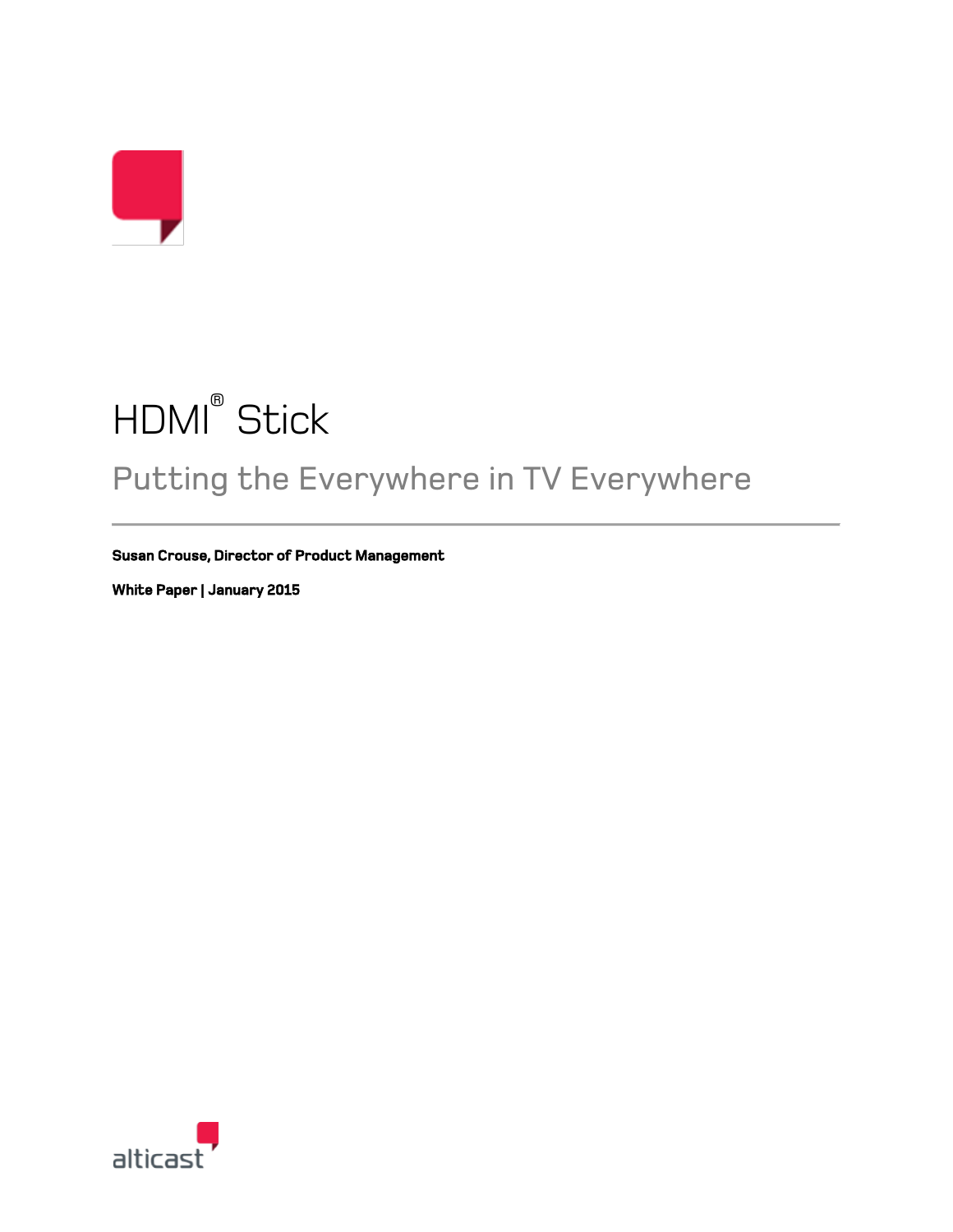

## **Contents**

| Introduction                    | 3  |
|---------------------------------|----|
| <b>TV Everywhere</b>            | 3  |
| Implementation                  | 3  |
| <b>HDMI® Stick</b>              | 4  |
| <b>Hardware Characteristics</b> | 4  |
| Software Characteristics        | 5  |
| <b>HDMI Stick Capabilities</b>  | 5  |
| <b>Content Support</b>          | 6  |
| Provider/Operator Support       | 6  |
| <b>Access Support</b>           |    |
| <b>HDMI Stick Futures</b>       | 8  |
| Conclusion                      | 8  |
| Sources                         | 9  |
| Contact us today                | 10 |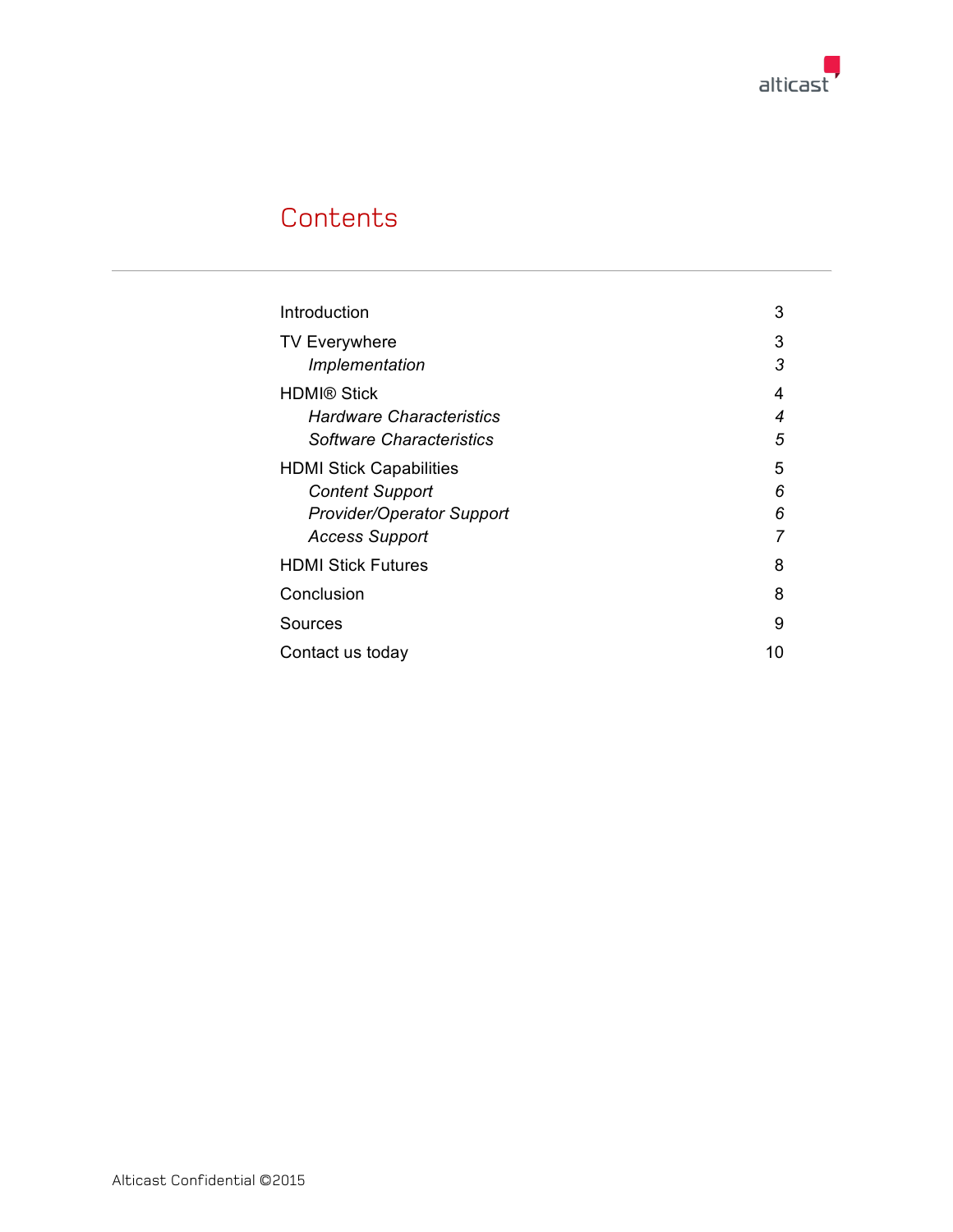

## Introduction

Since its initial rollout in 2009 TV Everywhere has been evolving, offering more and increasingly-varied content, supporting greater numbers and types of delivery devices, and providing more-easily-navigated access paths for consumers. New delivery devices such as the HDMI® Stick technology are motivating further TV Everywhere improvements on all three fronts: content, delivery and access.

#### TV Everywhere

The TV Everywhere business model was introduced commercially in 2009<sup>1</sup>, and for many providers has augmented or even superseded Triple Play as their dominant business approach. TV Everywhere empowers PayTV subscribers to use their credentials to view content, formerly accessible only through hardwired televisions in the home, on laptops, tablets and smart phones over wired and wireless networks via QAM and IP delivery. The model has caught on worldwide and is especially popular in Western Europe<sup>2</sup>.

#### Implementation

The typical approach to TV Everywhere is for the operator to provide an app that runs on, say, a tablet which then enables the viewer to watch already-subscribed content wherever that tablet can get network access.

The operator's ideal is to support a portable, intelligent device that provides the compute-power to ingest streams from a variety of networks, maintain authentication and viewing history tie-ins to the viewer's cable or satellite account, and deliver a high-quality video image on screens outside the account geography which are not restricted to viewing the content on a tablet screen.

Enter the HDMI® stick, or 'dongle', a pocket-size device on the physical scale of a USB memory stick capable of interacting with any device sporting an HDMI input.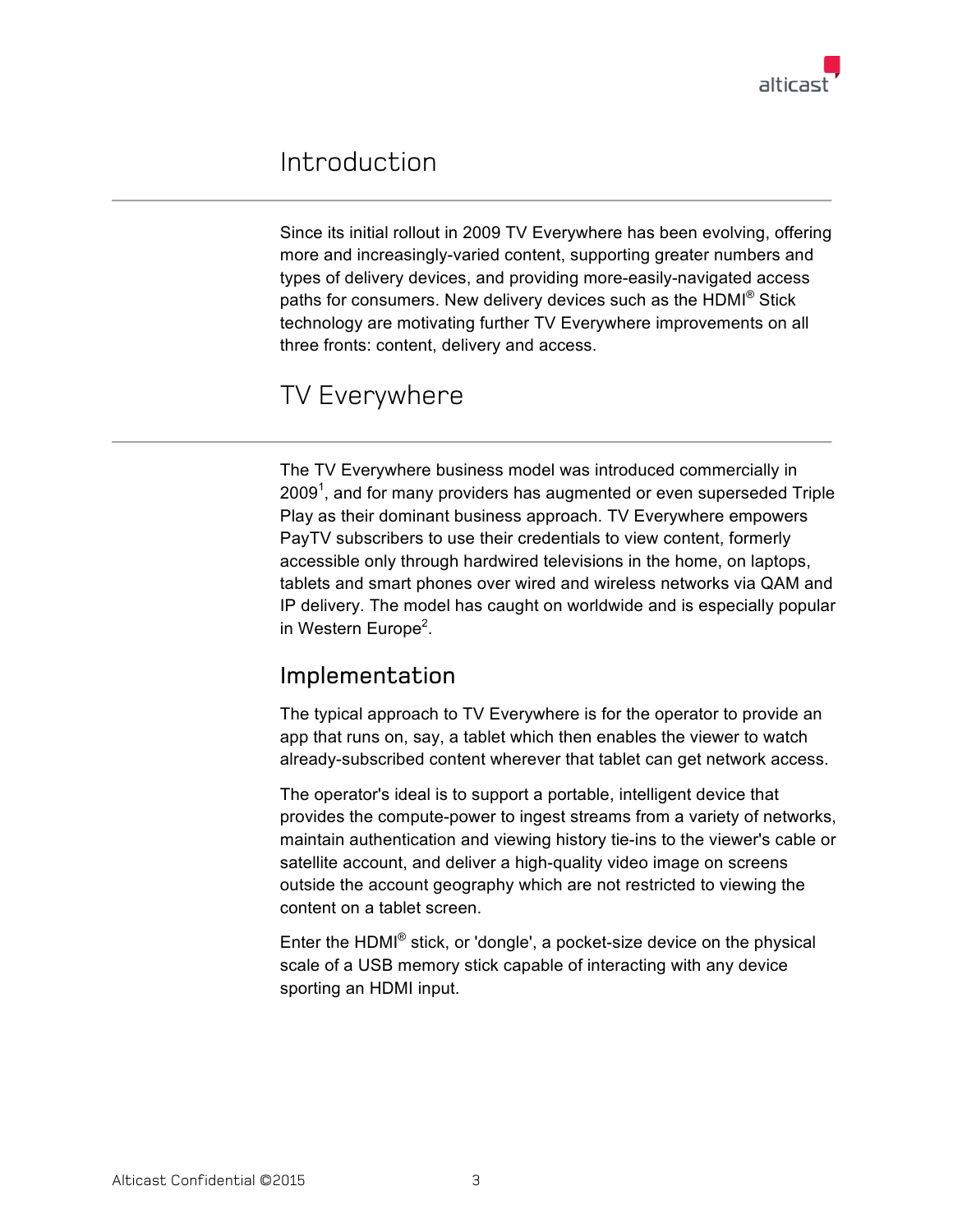

### HDMI® Stick

An HDMI stick is a portable device with a form factor resembling a USB thumb drive. Inside the device are hardware and software components that:

- connect via WiFi
- decode input streams
- output streams to screens
- provide storage
- perform decryption
- handle content protection and rights management

The last two years have seen a plethora of HDMI sticks enter the market, sometimes as general-purpose computers but often as specialized video viewing devices, including offerings from Google, Roku, and others.

HDMI Stick technology presents an opportunity for operators to extend mobile services to large screens. Small size and standard plug-and-play footprint allow users to carry the device in their pocket for a truly portable experience.

#### Hardware Characteristics

Externally, most HDMI sticks require a few extra accoutrements not found with USB drives:

- Remote control Some HDMI sticks come with dedicated remote controls, others interact with the user's smart phone or tablet. Various means of communication have been explored, including IR, Bluetooth, WiFi, and RF.
- Access to power TVs with HDMI 1.4 inputs can provide power, however current sticks draw more power than available through using this method, so sticks need USB power. There is a USB port provided on most TVs, but again the amount of power available via a USB port in the TV is most often not enough to power existing HDMI. Newer generation HDMI sticks consume less power, and newer generation TVs will provide better HDMI sourced power. In the meantime, many HDMI sticks rely on a wall adapter for full power.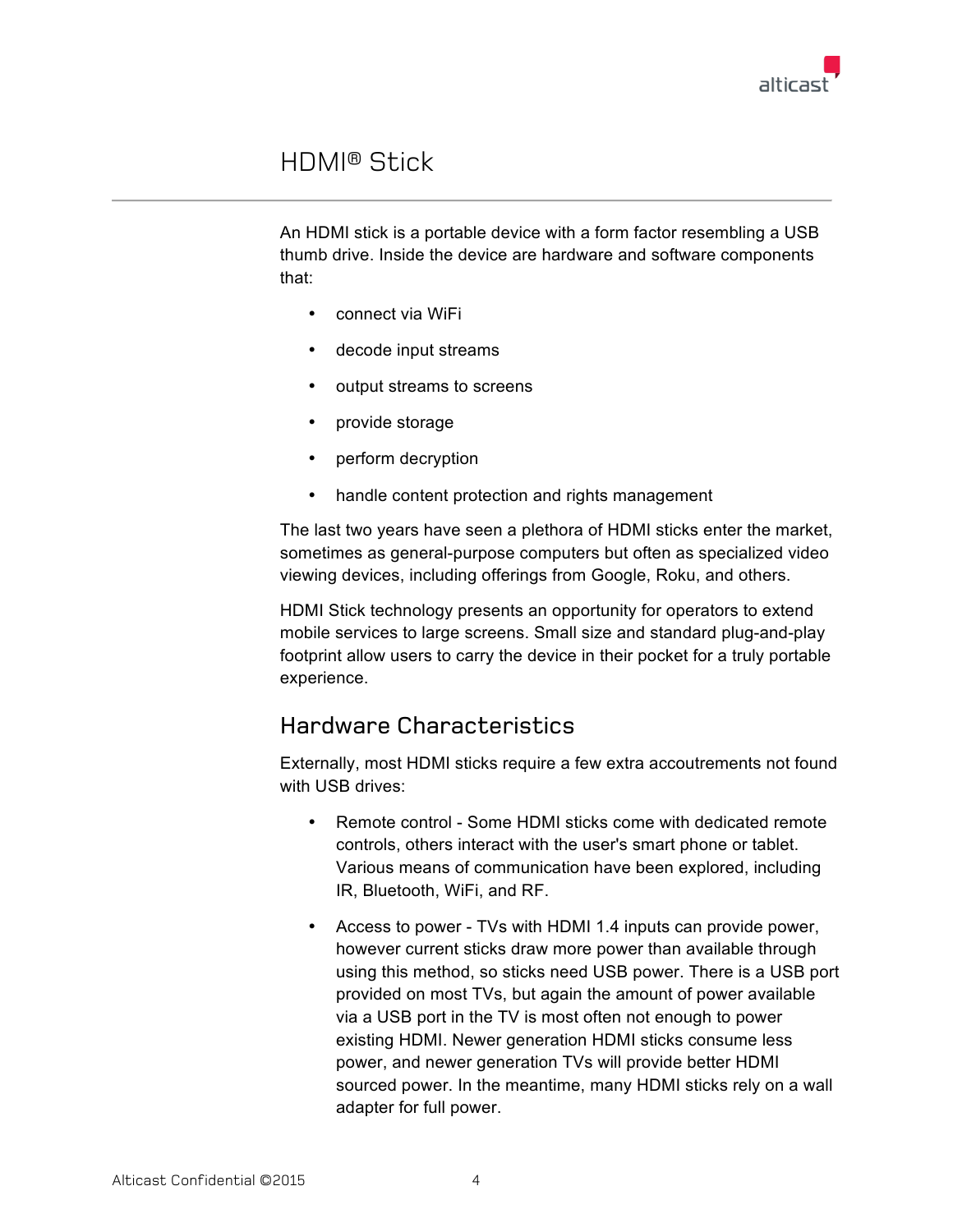

#### Software Characteristics

HDMI sticks configured to receive and render video host many of the same software components normally associated with set-top boxes (STBs), such as an operating system (Linux, for example), connectivity tools such as WiFi and Bluetooth, application frameworks such as RDK or Android, authentication utilities, and user-facing applications.

While it's tempting to think of it as a kind of micro STB, this image can be limiting. In fact, the HDMI stick is a new class of device which can in many ways emulate the functions of a STB, but also has its own unique capabilities, not the least of which is the ability to accept content not just from a gateway in the household but directly from the cloud.

## HDMI Stick Capabilities

Popular HDMI stick devices include Amazon Fire TV Stick, Google Chromecast, and Roku®. "White label" HDMI sticks are available from wholesale suppliers which can be loaded and labeled to be offered under PayTV provider branding. As the first generation of HDMI sticks has been deployed, their attractions have also been revealed:

- Portability Because an HDMI stick is small and can be plugged into any HDMI-compatible TV, viewers can take the HDMI stick wherever they go, as long as if the provider has the rights to provide content in that location over that connection.
- Onboard storage Even without full content rights, providers can often support a download-and-go service, so, for example, a viewer can download a yoga workout or a movie, then when traveling take the HDMI stick to a hotel and view the video. This can even be coordinated with the in-home viewing history, so the viewer can watch the first hour of a movie at home, then download the content and resume viewing in another location, or they can have their workout in hand everywhere they go.
- Price As HDMI sticks have become more widespread, their cost has dropped into an easily-affordable range. When their price is similar to or lower than the least expensive STBs, operators see a viable product to add to their ecosystem. With HDMI sticks, operators and content owners can generate revenues through subscriptions or purchase of content and applications. This allows them to reconsider their hardware delivery model. As the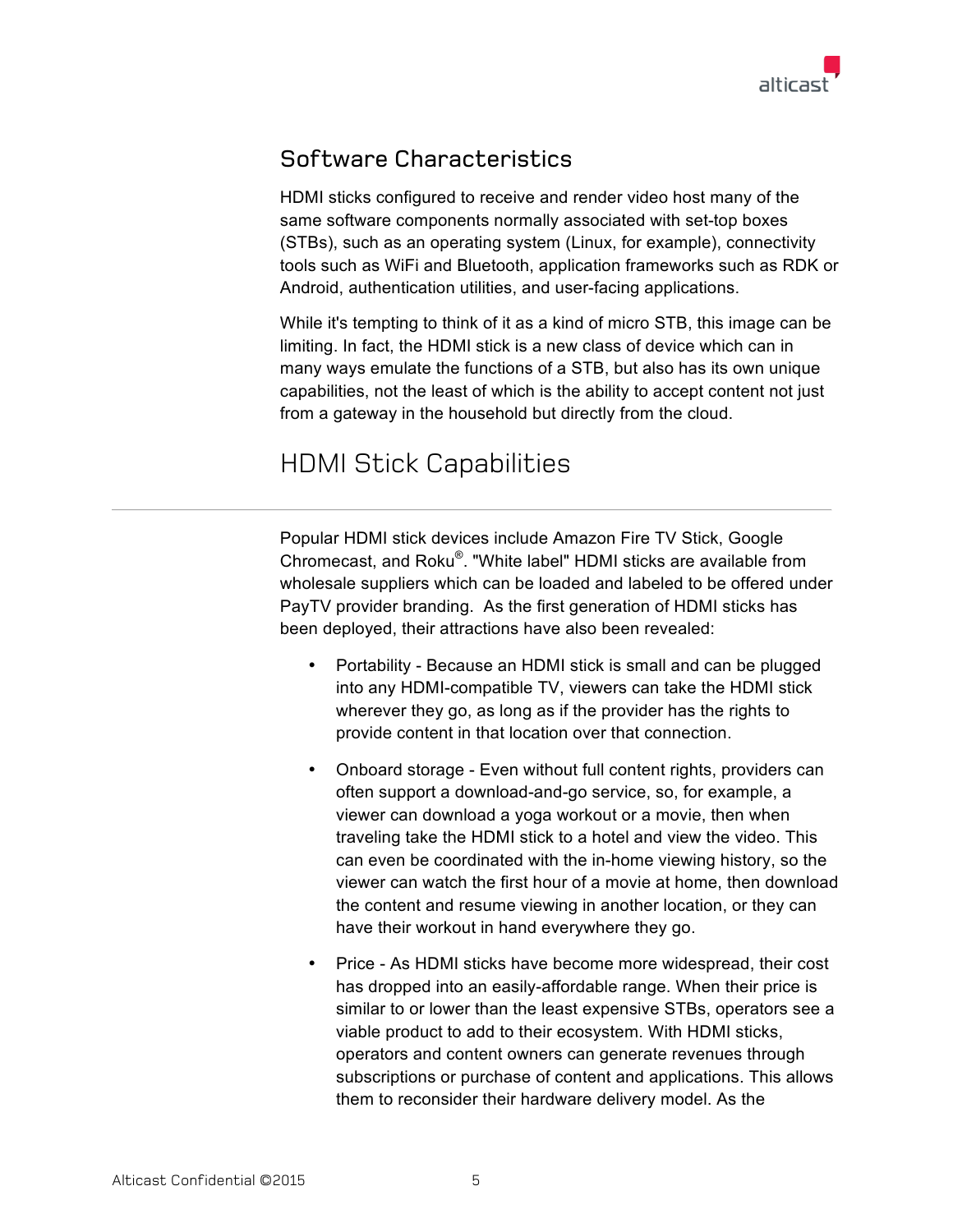

technology continues to improve, devices could be replaced every two years with a speedier device, a cell phone-like model to cable providers for attracting new business. One can even envision providers sending HDMI sticks to prospects with an initial limited activation as an enticement to subscribe to full service (the early 'AOL model').

An HDMI stick could be preloaded with an app that is compatible only with the PayTV service who provides it. This would be described as a "closed environment." An HDMI stick could also be loaded with other apps that enable access to other content providers, possibly not connected with the viewer's PayTV subscription. In such an "open environment," the other apps would likely carry their own unique DRM schemes, which could differ from that of the PayTV-subscribed app. This is known today as a multi-DRM solution. Sticks often support multiple DRM software solutions accommodating a variety of content. When this type of access is provided on a stick, the user typically registers a separate subscription to such services in order to gain access.

Operators could consider a retail model with HDMI where the stick is preloaded with their portal and any others they decide to license side-by-side.

#### Content Support

TV Everywhere's content offerings have progressed from VOD to include premium content and live  $TV^2$ . Live sporting events, always popular with the viewers, have been particularly instrumental in driving innovations such as coordinated multi-screening and auto-authorization. An HDMI stick preloaded with appropriate apps can provide portable access to worldwide sporting events with a single sign-on. In markets that support such capabilities, an HDMI stick application can offer STB-like support for enhanced viewing capabilities such as live pause and rewind.

#### Provider/Operator Support

TV Everywhere has kept pace with the PayTV arena at large, where the number of mobile screen views rivals the number of TV views. In the favorable European market, it is estimated by one source that mobile screen usage will catch up to TV views in the upcoming year:

> "[In Europe] almost half of all devices that receive TV services from the largest global pay TV service providers by 2015 will be PCs, smartphones, tablets and other multiscreen devices, according to *IHS Screen Digest*. It predicts that the top 43 global pay TV operators will supply TV services to 310 million active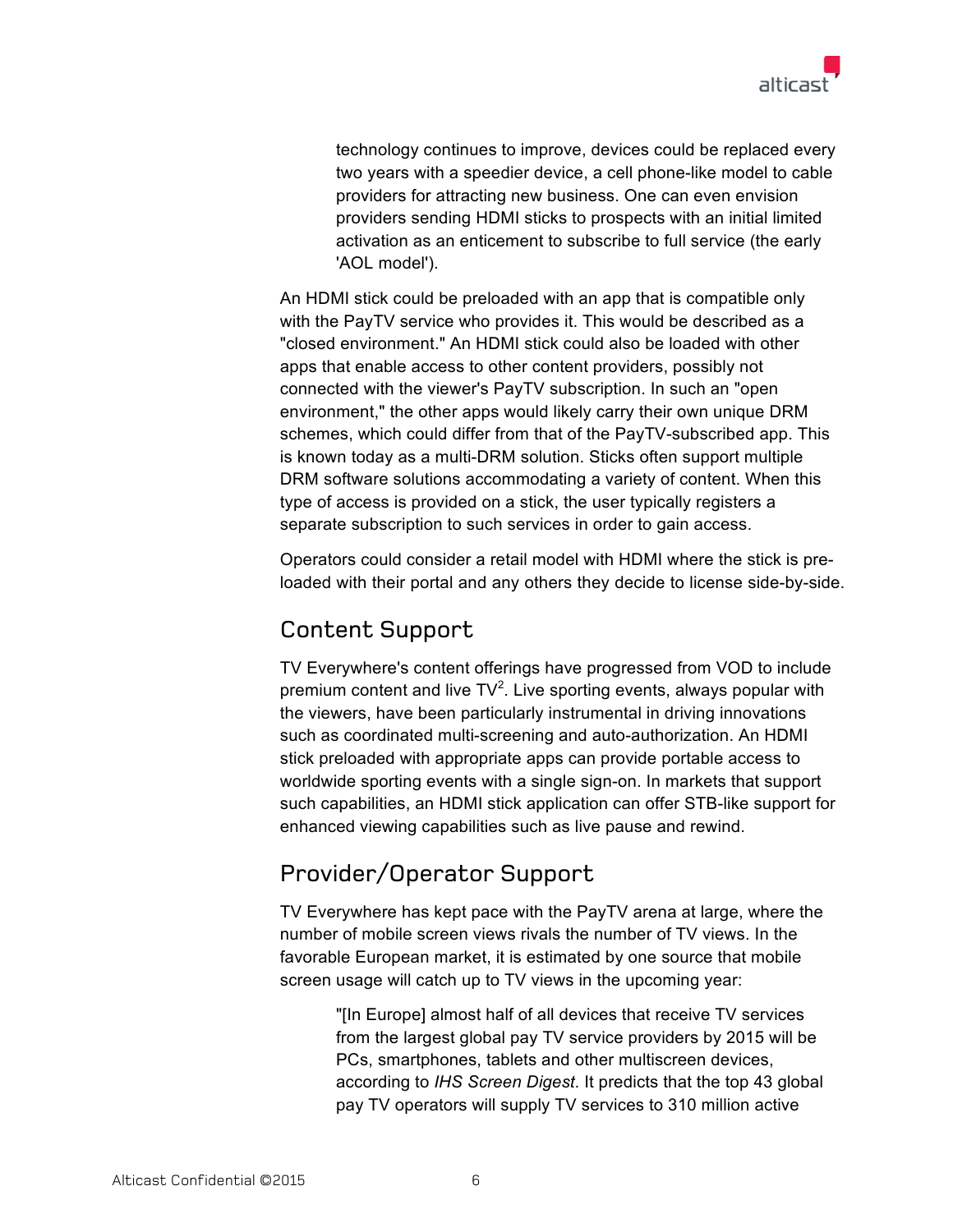

multiscreen devices by 2015, compared with 322 million set-top boxes $^3.$ "

For the operator, the goal is a viewing experience that is as consistent as possible across all supported devices, ideally allowing the viewer to switch screens seamlessly mid-program. To this end, a solution has emerged in the form of the mezzanine file, an intermediate format in which a video asset is distributed as a single intermediate file which can then be transcoded to suit a variety of delivery devices. In order to streamline distribution and delivery throughout the streaming video industry, CableLabs issued a Mezzanine Encoding Specification in late 2013<sup>4</sup>, and the Entertainment Merchants Association (EMA) issued a standard for mezannine files in early 2014, favoring the H.264 codec<sup>5</sup>. By offering a variety of user agents and IP streaming support, a properly configured HDMI stick can offer viewers choices of form factors and resolutions to accommodate their selected output devices.

#### Access Support

Rights management is central to the TV Everywhere model. The subscriber who pays for access to content in the home over traditional STB/QAM channels expects TV Everywhere to deliver content to mobile devices over IP networks without additional cost or purchase transactions. Thus the ability to validate the user over these alternative access channels is a convenience to the user allowing them access to alreadysubscribed material at no additional cost. In order to be perceived as a desirable feature, this sign-on process must be as unintrusive as possible—certainly more convenient than executing a separate purchase with an OTT provider.

Content providers have different rules for accessing their content over the Internet away from the viewer's home and its delivery gateway.

Content accessibility obstacles are continually improving through business agreements and even relaxed regulatory restrictions. For example, the FCC recently dropped its local sports blackout rule<sup>6</sup>.

Technical advances have also contributed to more fluid registration procedures. For example, between the 2012 Summer Olympics and the 2014 Sochi Winter Olympics, Xfinity introduced auto-authorization capabilities so viewers did not have to keep re-entering credentials<sup>7</sup>.

HDMI sticks provide plenty of memory and computational cycles to support powerful encryption and content schemes, for secure content delivery in which authorization does not intrude on the viewing experience.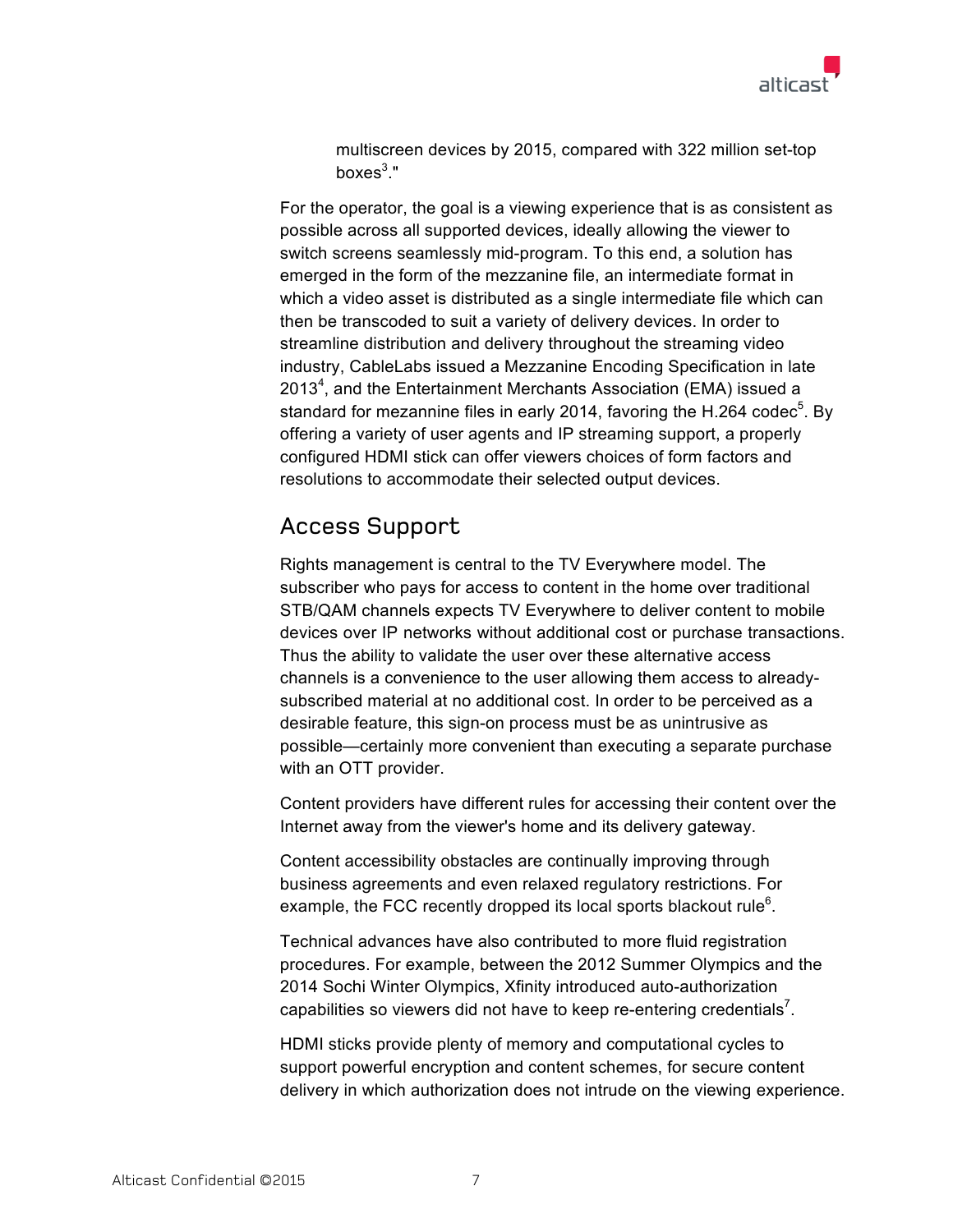## HDMI Stick Futures

The flexibility of the HDMI stick provides an abundance of opportunity for operators and content providers. Depending on the market, some operators are considering expanding their services by developing business relationships with other content catalogs; the HDMI stick lets the operator decide what offerings they want to expose to their subscribers. Combined with powerful software solutions, the ability to add and manage applications is also possible. Operators can strike deals with popular games and other apps, and they can also build their own applications for features such as simple information dashboards for weather, stocks and lottery.

Moving further into the future, the HDMI stick is a perfect complement to emerging Internet of Things (IoT) for applications such as energy management and household security. This allows operators to add applications for various services that can provide simple interactive monitoring on the TV. While the whole hardware ecosystem would integrate IoT services, the HDMI stick allows an ease of extending those services throughout the household.

## Conclusion

HDMI® stick technology extends the reach of TV Everywhere in the key areas of content, delivery, and access. Operators can capitalize on the proliferation of first-generation HDMI technology, and have the option of developing their own TV Everywhere apps to be distributed on their own branded HDMI sticks. The HDMI stick offers an attractive, cost-effective addition to the array of mobile devices supporting the TV Everywhere experience for viewers around the world.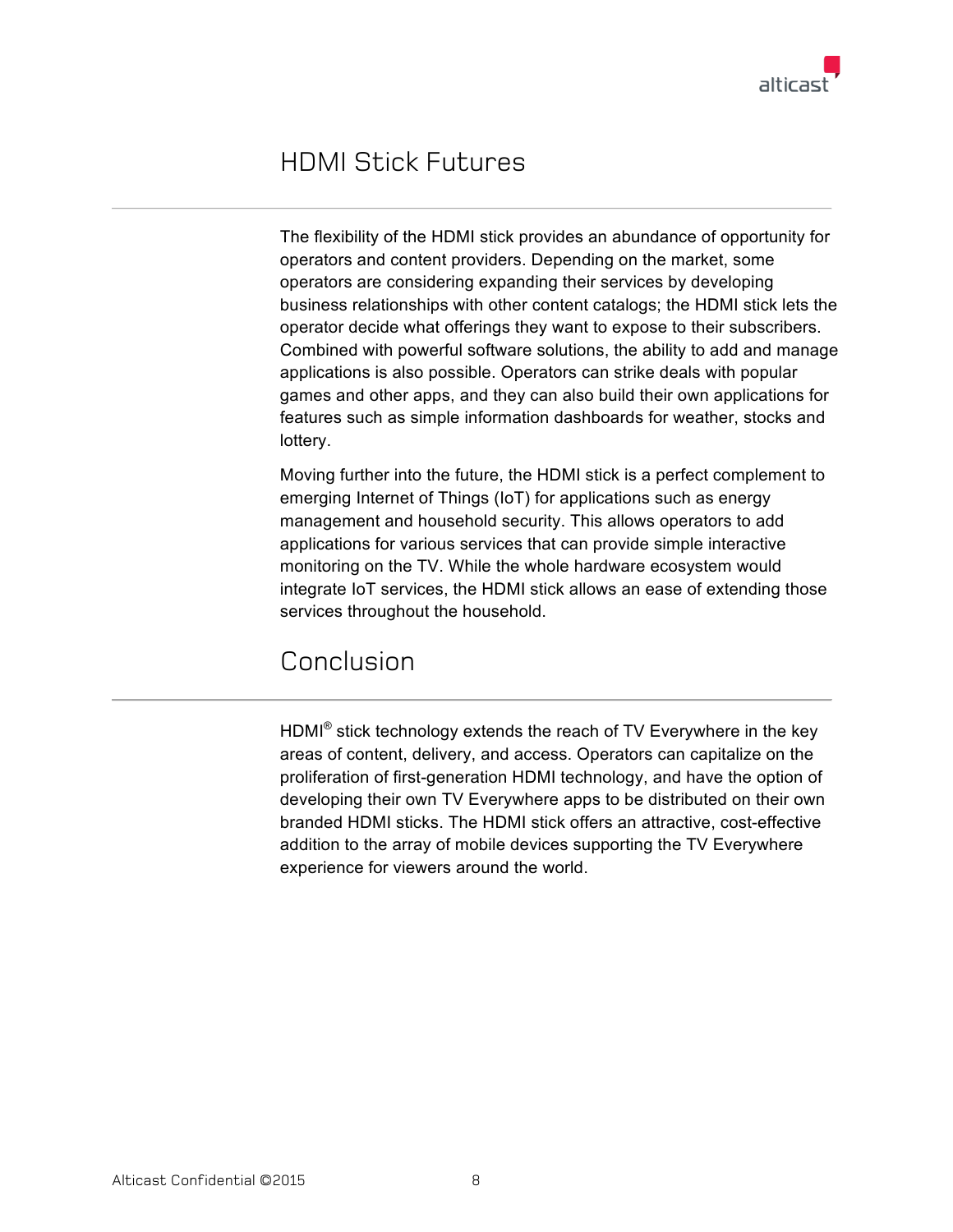

#### Sources

[1] Cheng, Jacqui, "Comcast expands online video to all cable+Internet customers", *ars technica*,

http://arstechnica.com/business/2009/12/comcast-expands-online-videoto-all-cableinternet-customers, 15-Dec-2009.

[2] Jurkevic, Julija, State of global TV Everywhere, SNL Kagan Global Multichannel,

https://www.snl.com/interactivex/article.aspx?id=27682125&KPLT=6, April 8, 2014.

[3] Graham Pomphrey, Multiscreen for the masses - assessing TV Everywhere in Europe, DigitalTVEurope.net,

http://www.digitaltveurope.net/28284/multiscreen-for-the-masses/, September 17, 2012.

[4] OpenCable™ Specifications, Mezzanine Encoding Specification, OC-SP-MEZZANINE-I01-131021, CableLabs, October 21, 2013.

[5] Entertainment Merchants Association, *EMA Mezzanine File Creation Specification and Best Practices*, Version 1.0.1 for Digital Audio-Visual Distribution,

http://www.entmerch.org/digitalema//committeescouncils/mezz\_010714.p df, January 7, 2014.

[6] "FCC Eliminates Sports Blackout Rules", *Press Release*, Federal Communications Commission, http://www.fcc.gov/document/fcceliminates-sports-blackout-rules, 30-Sep-2014.

[7] Sochi 2014: A TV Everywhere Success Story, Comcast, http://corporate.comcast.com/news-information/news-feed/sochi-2014-atv-everywhere-success-story, March 7, 2014.